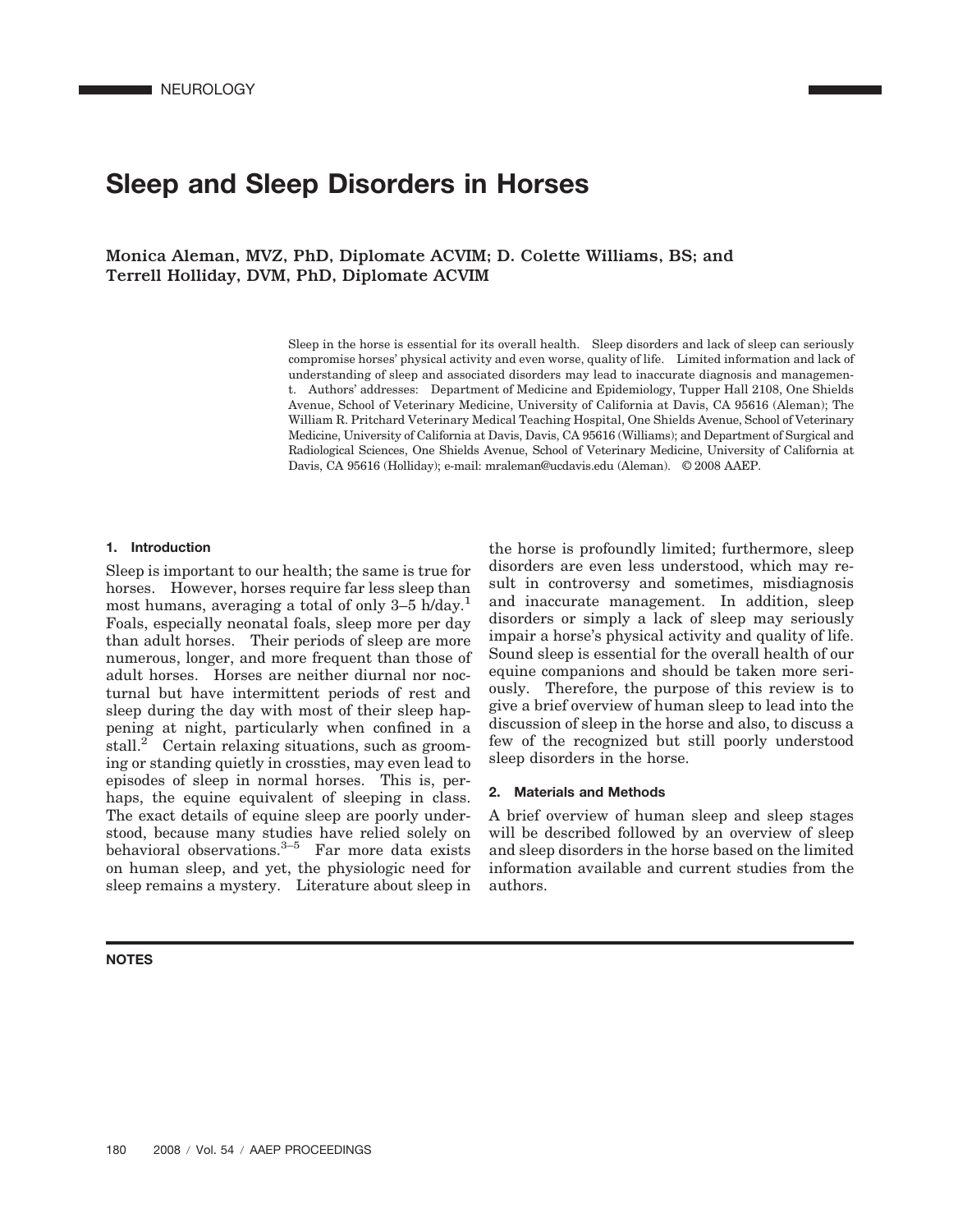## **3. Results**

## Overview of Human Sleep

Observation of sleep has been essential to understand the details of sleep; however, sleep staging in association to sleep behavior has only been possible with the use electrodiagnostics. Sleep staging is based on specific features recorded in the electroencephalogram (EEG), electrooculogram (EOG), and electromyogram (EMG). The electrocardiogram (ECG) and respiratory patterns are also recorded and may influence the scoring in some cases. Collectively, this data and the science of interpreting it is known as polysomnography.6 Sleep in humans is classified in stages: wake stage, stage 1 (drowsiness), stage 2 (light sleep), stages 3 and 4 (slow wave sleep [SWS] or delta sleep), and stage REM (rapid eye movement). Stage non-REM (NREM) is a term used collectively for stages  $1-4$  of sleep. Each stage of sleep is characterized by specific EEG events (voltage and amplitude). Knowledge of the interpretation of EEG events is essential, because benign variants could easily be mistaken for epileptiform activities such as those observed during drowsiness. These benign variants are even more pronounced in patients that have undergone a period of sleep deprivation.7 REM is characterized by lack of tonic EMG activity and episodic REMs. Most dreaming occurs during this stage. REM sleep is usually  $\sim$ 25% of the total sleep time (2 of 8 h). The term sleep cycle is used to describe a complete set of NREM and REM sleep. Individuals initially go through all the stages sequentially from wakefulness to SWS (wakefulness to drowsiness to light sleep to SWS) followed by light sleep before the first REM sleep occurs. The first NREM sleep period lasts an average of 90 min before the onset of REM sleep. As the evening progresses, NREM episodes are shorter, and REM ones are longer. Also, they are no longer sequential, because very little deep sleep (SWS) occurs after the first cycle. Most people average four to five cycles over the course of one night's sleep.

## Sleep in the Horse

Various factors such as difficulty in studying the behavior of sleep along with EEG, lack of telemetric EEG units that would record from a distance so as not to interfere with the horses' natural activities, and maintenance of EEG electrodes for long periods of time in a natural setting limit sleep studies in the horse. As a result, very little information is available on natural sleep in the horse. There are few "in-doors" sleep studies  $(Fig. 1)$ . Our studies included adapting horses for a period of 1 wk to stall confinement before EEG sleep study. Horses were clinically and neurologically normal. Personnel and equipment were isolated from horses. A cable installed across the stall allowed the electrode input box to be suspended on a movable wheel, which enabled the horse under study to move freely in the



Fig. 1. Twenty-four-hour EEG and video monitoring system at the Veterinary Medical Teaching Hospital at the University of California at Davis. Note the EEG electrodes in the horse's head. The horse is still free to move around the stall.

stall. Surface electrodes were held in place with collodion according to a standard University of California at Davis protocol.<sup>8</sup> Needle electrodes were used to record EMG and ECG activities. Respiration was monitored with a respiratory sensor. A total of 16 electrodes including the ground electrode were placed subcutaneously over the scalp of the horse to cover occipital, parietal, central, frontal, and frontal polar areas. Sedation was not used for patient preparation and electrode placement. All EEGs were recorded on a digital system equipped with synchronized video monitoring.<sup>8</sup>

Sleep staging in horses is not nearly as sophisticated as it is in humans. Muscle and movement artifacts obscure the EEG in horses that are fully alert. Another problem is that the horse lacks a true alpha rhythm, although some of the background activity does fall in the alpha-frequency range. This makes the transition from wakefulness to drowsiness difficult to identify with EEG alone. In the equine literature, the terms relaxed wakefulness,  $\frac{9}{9}$  diffuse wakefulness,  $\frac{10}{9}$  drowsiness,  $\frac{8}{9}$ and somnolence<sup>11</sup> have all been used to describe this vague state of vigilance. The presence of intermittent rhythmic 4-Hz EEG background activity is a consistent feature in some reports.<sup>1,8</sup> Fortunately,

**NEUROLOGY** ■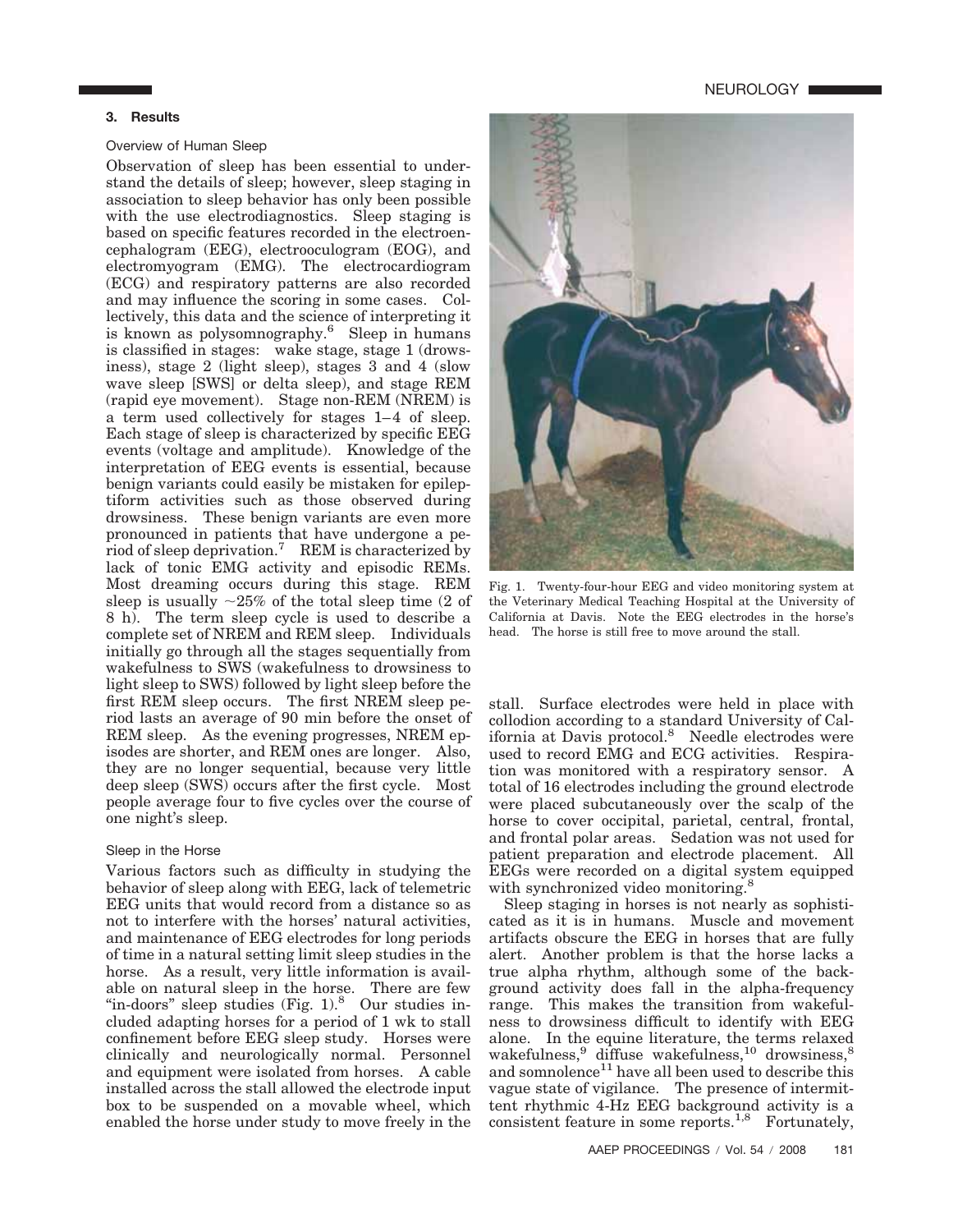

the stance is very stereotyped: the horse supports its weight on both thoracic limbs and one pelvic limb and has the other pelvic limb primed, possibly to kick approaching predators. The head is initially held high. Some horses will carefully position themselves (often in the corner of a stall) and turn their head to look behind them before appearing to settle down.

What are presumed to be benign variants (those similar to recordings in human stage 1) have also been seen in equine EEGs.<sup>8</sup> Other normal transient events, sleep spindles and K-complexes, have been recorded in EEGs from horses and can be used to identify sleep (equivalent to light sleep in humans).8 The gradual appearance of high amplitude delta activity is similar between species, and it signifies a deeper plane of sleep (human SWS [stages 3 and 4]).<sup>10</sup> In horses, the equivalent stages 2–4 of human sleep can be collectively referred to as SWS  $(Fig. 2)<sup>8</sup>$  This takes place with the horse in sternal recumbency (Fig. 3) or in the same stance as previously described for drowsiness but with the head held lower (withers height). Some studies have concluded that the former position is preferred, and the latter shows a lack of security with the environment or pain associated with attempts at lying down. Horses do not lie down for prolonged periods of time, which may be because of their body size and weight. Something unique to the horse during SWS is a second-degree heart block seen on the  $ECG.<sup>8</sup>$ 

REM sleep is similar between species. In both, the pattern is of low voltage and mixed frequencies with episodic fast eye movements.<sup>8</sup> The loss of EMG activity is also observed, but in horses, the large splenius muscle of the neck is used instead of the chin muscle in humans. $\delta$  The time spent in this stage is less than in humans; horses seem to devote

only  $15\%$  ( $\sim$ 30 min/day) of their total sleep time to REM sleep. Lateral recumbency (Fig. 4) is commonly adopted, but sternal recumbency has also been observed. Recumbent REM sleep can be quite dramatic and may be confused with seizures. Some of the observed features during REM sleep may include paddling, twitching, blinking, developing rapid eye movement, ear twitch, and flaring nostrils. Brief segments of standing REM sleep have been documented, but the accompanying loss of muscle tone precludes extended periods of observation. Numerous partial-collapsing episodes related to REM sleep were observed in one of our research horses that refused to lie down  $(Fig. 5)^8$  Horses that are standing during SWS have been known to



Fig. 3. Horse in SWS while in a sternal position.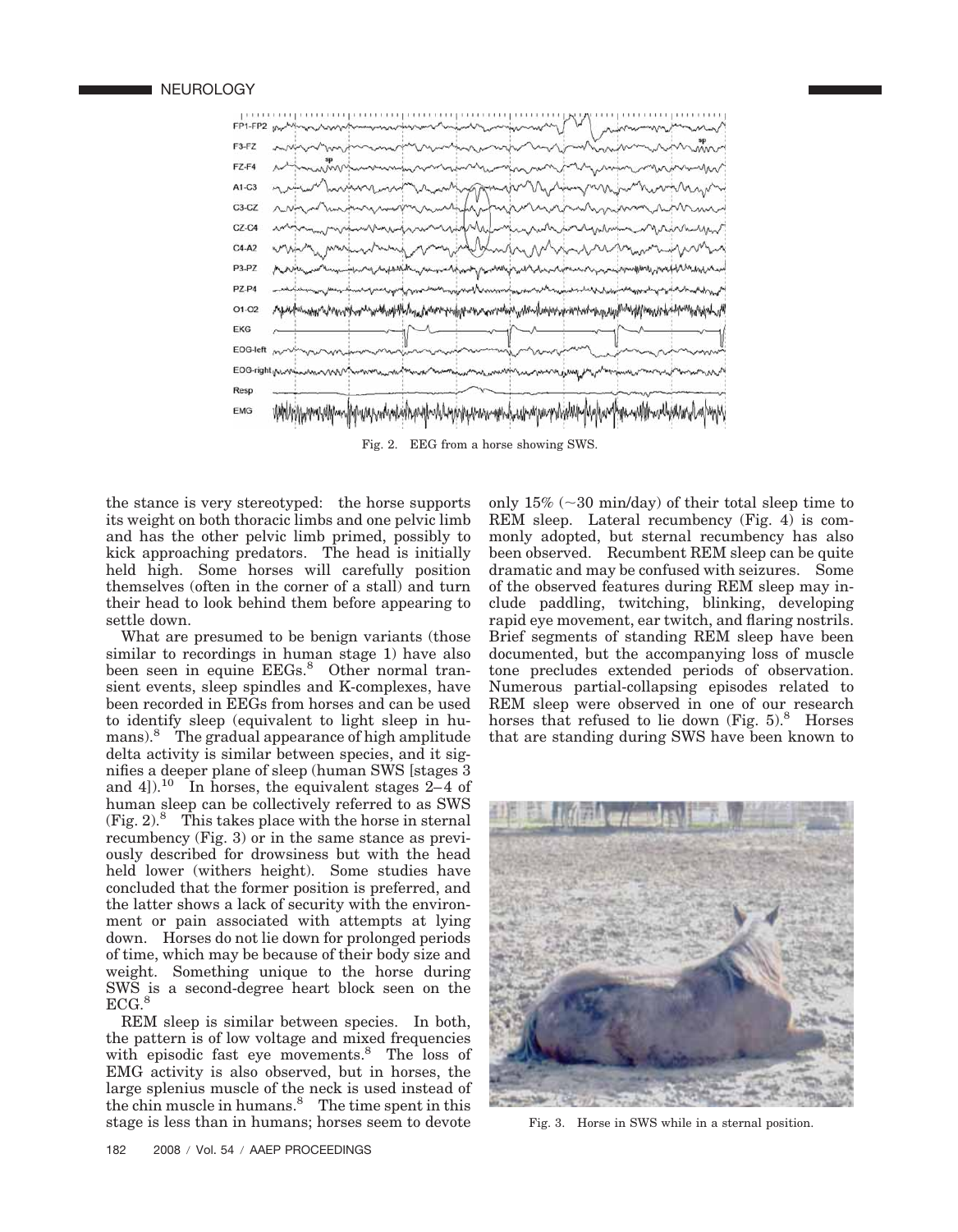

Fig. 4. REM sleep in a neonate.

lie down and go into REM almost immediately. Although it may be tempting to call this sleep-onset REM sleep (SOREM), it is probably more closely related to microarousals, a normal finding in human sleep.

#### *Sleep Deprivation*

Sleep deprivation can be manifested in the horse as excessive daytime sleepiness and collapsing episodes (not to be confused with narcolepsy and cataplexy).<sup>12</sup> Like man, horses may be subjected to a variety of factors that can result in loss of sleep. Examples include environmental stress (excessive noise, extreme temperatures, and unfamiliar/unsafe territory), rank in the herd, and not lying down (lack



Fig. 5. Partial collapsing episodes when REM sleep occurred while standing. Photo reprinted with permission from the Journal of Veterinary Internal Medicine and Blackwell publishing.8

of REM sleep) among others. Horses imported from overseas and those exposed to stressful showing schedules for days may also experience sleep deprivation. Hospitalized patients, particularly those in an intensive care unit where there is constant traffic of personnel, horses, and equipment, are also at risk. We have observed at our hospital a few high-risk pregnant mares in their last month of pregnancy that do not lie down at all and have multiple episodes of knuckling and almost collapsing. One of these mares was witnessed to sleep continuously for 2 h after parturition. A few days later, this mare appeared normal. Compromised or anxious horses may avoid placing themselves in a position where they would be particularly vulnerable to predation. Wildlife (i.e., cougars, covotes, and raccoons) may represent a threat for horses that could result in lack of sleep. Sleep deprivation may also be seen in dominant horses (who may be on constant alert) or horses at the bottom of the pack (who may be frequently disturbed by others). Introduction of new horses or removal of herd mates may inflict stress on the horse.

Horses suffering from medical conditions with some degree of pain, such as multiple degenerative joint disease (older horses), old fractures, chronic  $\text{colic (i.e., enteroliths)}$ <sup>12</sup> neurologic disease that may cause the horse to feel uncomfortable getting up and down, and others, may not lie down. A period of recumbency is necessary for healthy equine sleep, and the lack of it can lead to sleep deprivation in this species. In some cases, it may simply be a matter of inadequate bedding. Careful questioning of clients to get them to divulge important details is critical.

Regardless of the mitigating factor, sleep deprivation should be considered on the list of differential diagnoses if collapsing episodes are the primary complaint. Long-term video monitoring can be helpful in characterizing the episodes and determining if the horse is spending any time recumbent as well as the duration and behavior (resting quietly or sleeping) of the recumbency. Unexplained abrasions or scars on the dorsal aspect of the fetlocks and carpi may be the result of numerous unwitnessed episodes of collapse. Fortunately, the majority of cases of sleep deprivation can be corrected if the cause can be identified and addressed. A complete history and physical examination are essential to determine if a medical condition may be the sole cause or a contributing condition to the horse's lack of sleep. Pain management or a "bute" trial may provide information if the horse's falling sleep or collapses improve with treatment. Providing a safe, relaxing environment or even a companion may aid or resolve the problem.

After the precipitating factor has been addressed, the daytime sleepiness and collapsing episodes will resolve after the "sleep debt" has been repaid. Horses may sleep for excessive periods of time initially, and, as with humans, this greatly increases the amounts of REM sleep (referred to as REM rebound); however,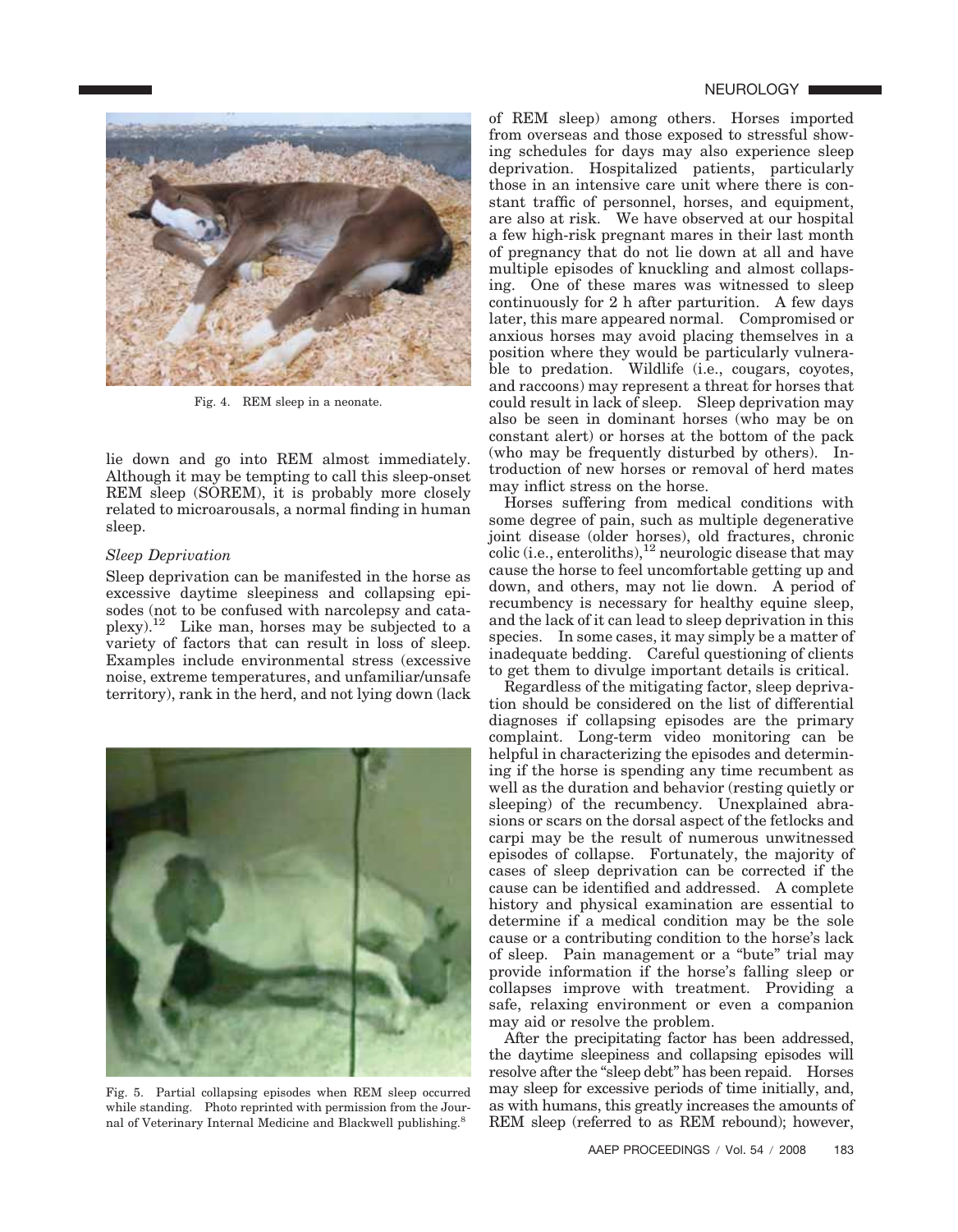sleep should normalize within a few days. How much is adequate or enough sleep for a horse? Just like in humans, the amount of time for adequate sleep varies from horse to horse.

#### **Equine Sleep Disorders**

## *Hypersomnia*

Hypersomnia means excessive amount of sleepiness. In the horse, it is necessary to first rule out sleep deprivation before considering any other sleep disorder. These horses seem to have normal periods of sleep at the time of onset. These horses may lack periods of REM sleep despite being seen lying down, which can result in excessive episodes of sleep. A common complaint in these horses, besides excessive sleep, is decreased or poor performance. This disorder may be secondary to other diseases (i.e., endocrinopathies [pituitary pars intermedia dysfunction],<sup>13</sup> neurologic disease [viral encephalitis, brain trauma, EPM, etc.], or other diseases that have yet to be identified). However, the mechanisms and/or etiology of hypersomnia in the horse are unknown.

## *Narcolepsy*

In humans, narcolepsy is a disabling sleep disorder characterized by excessive daytime sleepiness and abnormal REM sleep manifestations.14 These manifestations include cataplexy (sudden loss of muscle tone triggered by strong emotions [humor, surprise, or anger]), sleep paralysis, and hypnagogic (sleep-onset) hallucinations. Cataplexy is specific to narcolepsy and is the best diagnostic marker of the disease; however, narcolepsy can also occur without cataplexy. Narcolepsy and cataplexy are strongly associated with the human leukocyte antigen (HLA) allele DQB1\*0602.<sup>14</sup> Hypocretins are neuropeptides, also known as orexins, produced in the lateral hypothalamus and are important in the regulation of sleep and wakefulness.<sup>14</sup> Although most cases of human narcolepsy are not caused by hypocretin gene mutations, patients with narcolepsy and cataplexy have low concentrations of hypocretin-1 in the cerebrospinal fluid.<sup>14</sup> In dogs, narcolepsy and cataplexy have been triggered by emotions such as play and excitement associated with food. The disorder in dogs is caused by mutations in the hypocretin receptor-2 gene.<sup>15</sup> A test helpful in the diagnosis of human narcolepsy is called the Multiple Sleep Latency Test (MSLT) and is based on the time it takes for a person to fall asleep during the day at each of several nap sessions spaced 2 h apart.

In horses, sleep deprivation is commonly referred as "narcolepsy." However, they are different conditions that result from different causes. Because of the low numbers of narcoleptic cases, an underlying cause has not been identified in horses. Two experts in human sleep disorders, Mignot and Dement,<sup>16</sup> wrote that the "fact that cataplectic episodes are triggered by emotions, usually positive, is then crucial for the diagnosis." This was taken from an editorial in the Equine Veterinary Journal in 1993.<sup>16</sup> Despite this quote, sleep deprivation has been commonly confused with narcolepsy.

Familial narcolepsy has been documented in Miniature horses.<sup>17</sup> There have also been sporadic (anecdotal and documented) cases in other breeds. Increased somnolence or narcolepsy-like episodes has been reported in horses with pituitary pars intermedia dysfunction.<sup>13</sup> Similar to humans, diseased horses have low concentrations of hypocretin-1 in cerebrospinal fluid.<sup>13</sup> One author (MA) witnessed a 2-mo-old Lippizan filly with excessive daytime sleepiness triggered by excitement. This filly had "sleep attacks" when turned out in a pasture with her dam. The filly made attempts to play and follow mom at a gallop, but she struggled to stay awake while playing. Her constant "sleep attacks" prevented her from normal foal activities. In one report, a horse was said to "fall in a heap" after being startled. In another case, a 6-wk-old pony crossbreed had frequent episodes of falling sleep and collapse triggered by excitement (play time and going to pasture with mom), eating (nursing and chewing hay), and drinking that almost caused the colt to drown.

A complete physical, laboratory, and other diagnostic work-up in horses with collapsing episodes is needed because there could be other causes of collapse (e.g., rule out cardiovascular, respiratory, and neurologic conditions as well as electrolyte derangements). Again, video monitoring and keeping good records of the sleep behavior of a suspect narcoleptic horse is important.

#### **4. Discussion and Conclusion**

Sleep deprivation is common in horses. Other sleep disorders may be less common, not recognized, or poorly understood. If a sleep disorder is suspected in a horse, documenting the events associated with the onset of such problems may be helpful. Note possible triggering events, if any, like environmental conditions, housing (stall versus outdoors), bedding, introduction of new horses, isolation, removal of a herd mate, wildlife in the area, traveling, horse's behavior, painful conditions, medical problems, and the behaviors of other horses. Video recording is helpful to document behaviors while the horse sleeps, and it is certainly needed for the best clinical assessment. Besides witnessing excessive daytime sleepiness in the horse, a clue that the horse may have a sleep disorder is the presence of abrasions or scars in the dorsal aspect of both fetlocks and carpi. Decreased performance may be associated with unhealthy sleep if other causes are ruled out. Because sleep deprivation is more common than other sleep disorders, it is necessary to first rule out this disorder. Sleep in the horse is essential for its overall health just as it is for humans. Limited information and/or understanding of sleep and associated disorders may lead to inaccurate diagnosis and management.